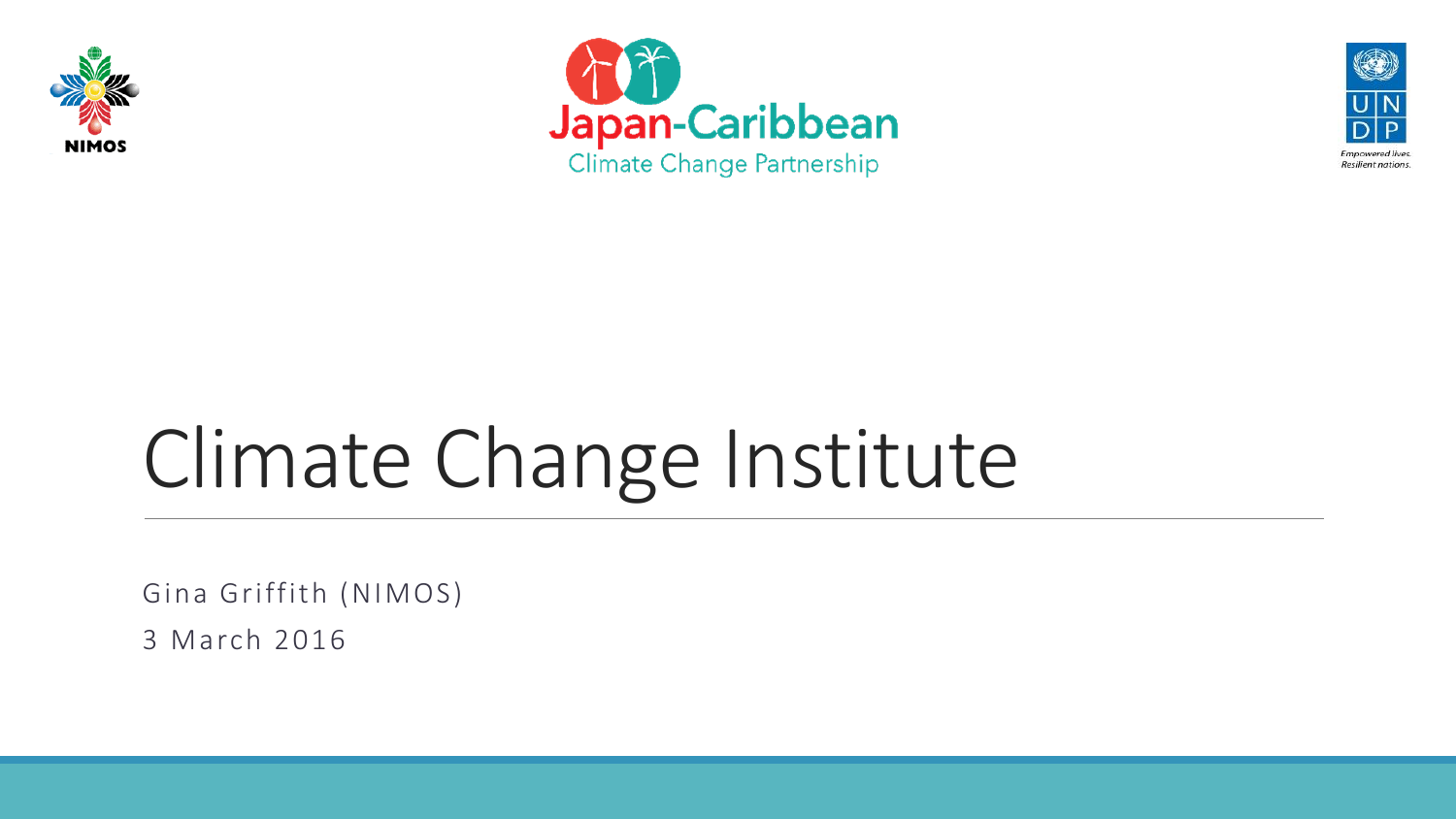

#### Content

Outcome 1 J-CCCP

Background

Climate Change Institute

Mission & Vision

Tasks

Core Business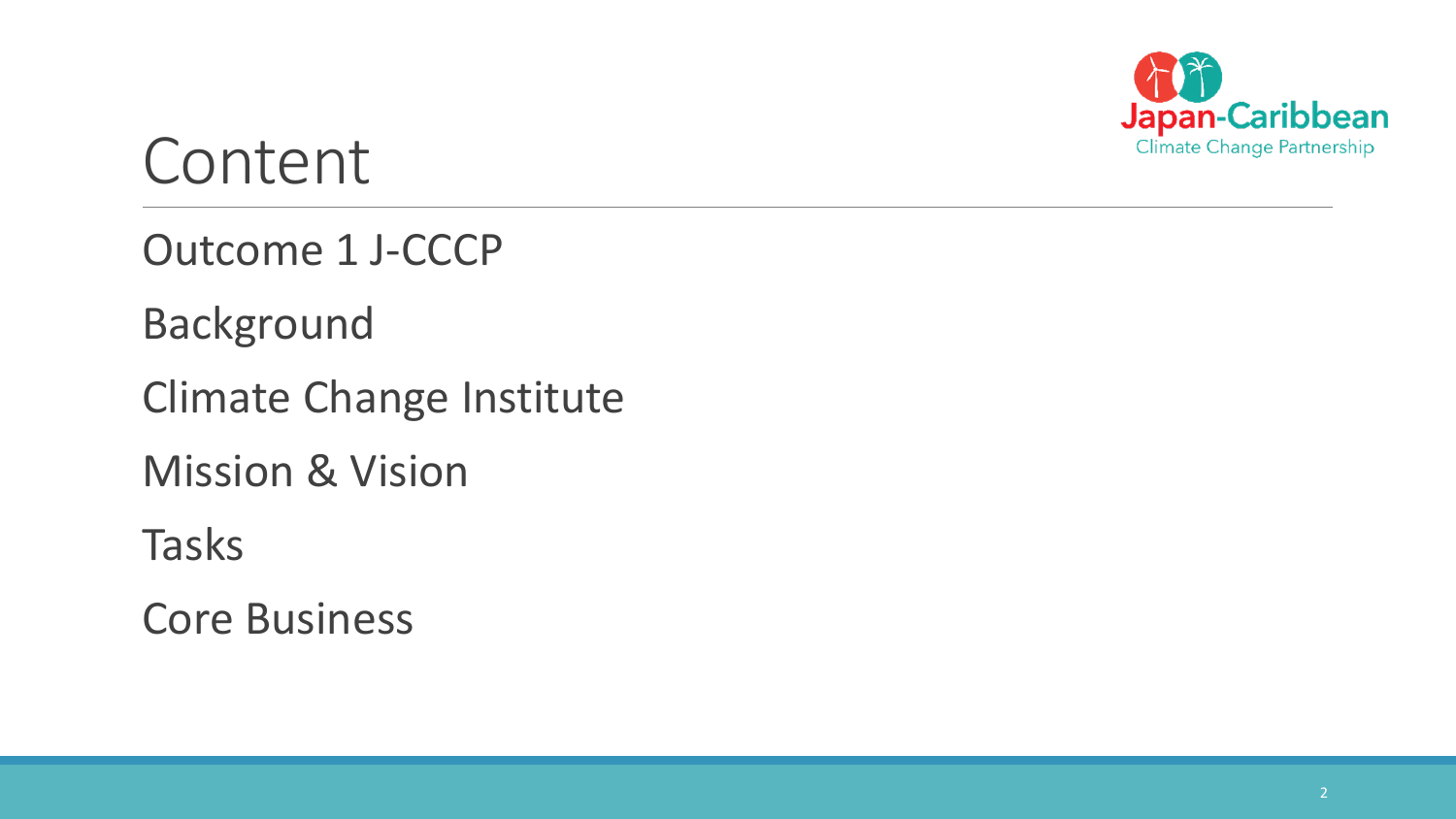

## Outcome 1 under J-CCCP

Proposed concrete adaptation actions under J-CCCP:

- Support CC planning by enabling preparatory work on CC Institute:
	- Capacity building for setting up and management;
	- Assessment of data gathering institutions;
- ◦NCCPSAP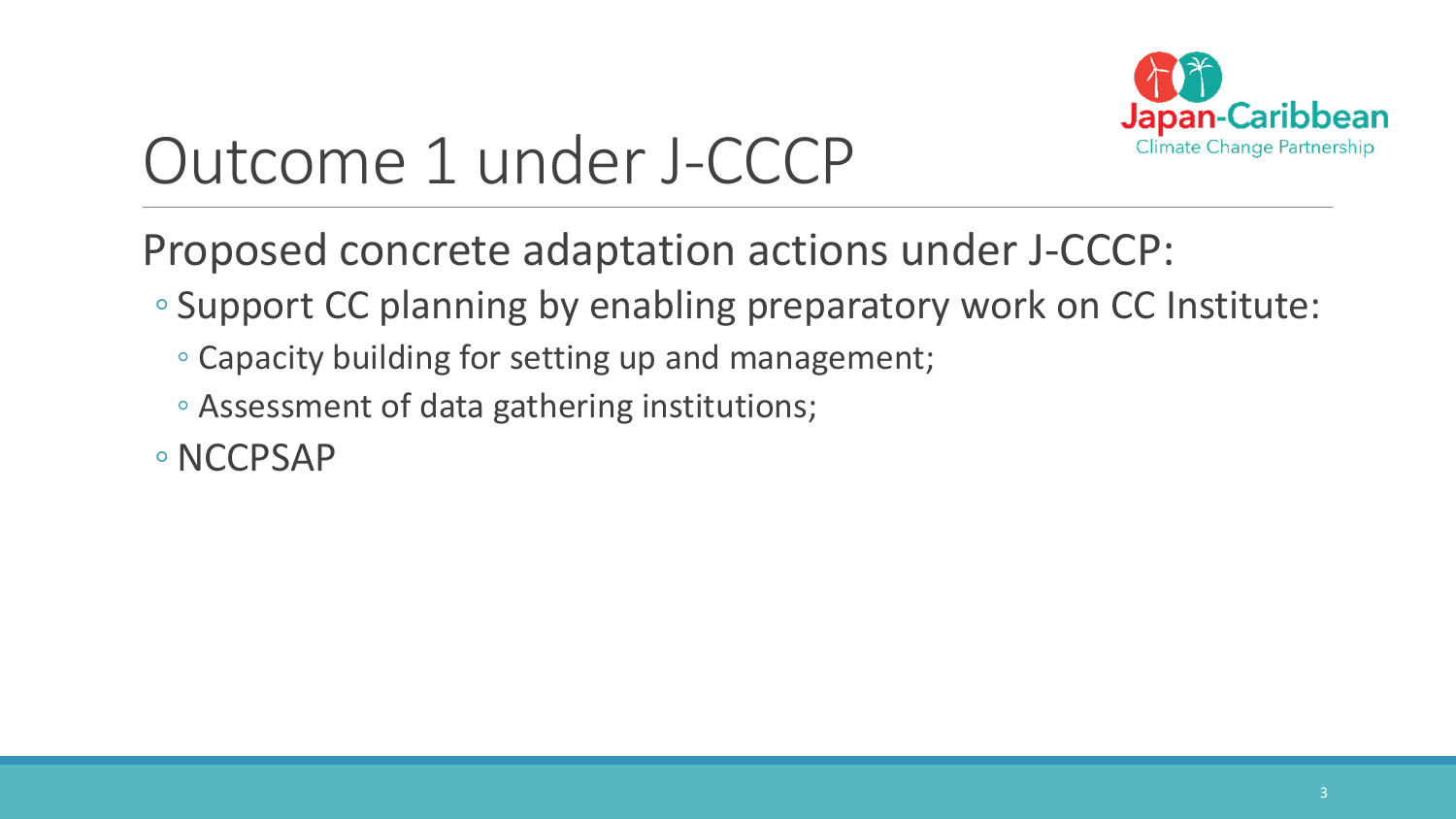

## Background

#### Background:

- ◦International studies have shown Suriname as one of the most vulnerable in the region for the effects of climate change;
- ◦No large scale national studies done so far;
- Data to support academically sound national policy development insufficient;
- Coordination and pooling of available data also insufficient;
- Grey areas of unknown data gaps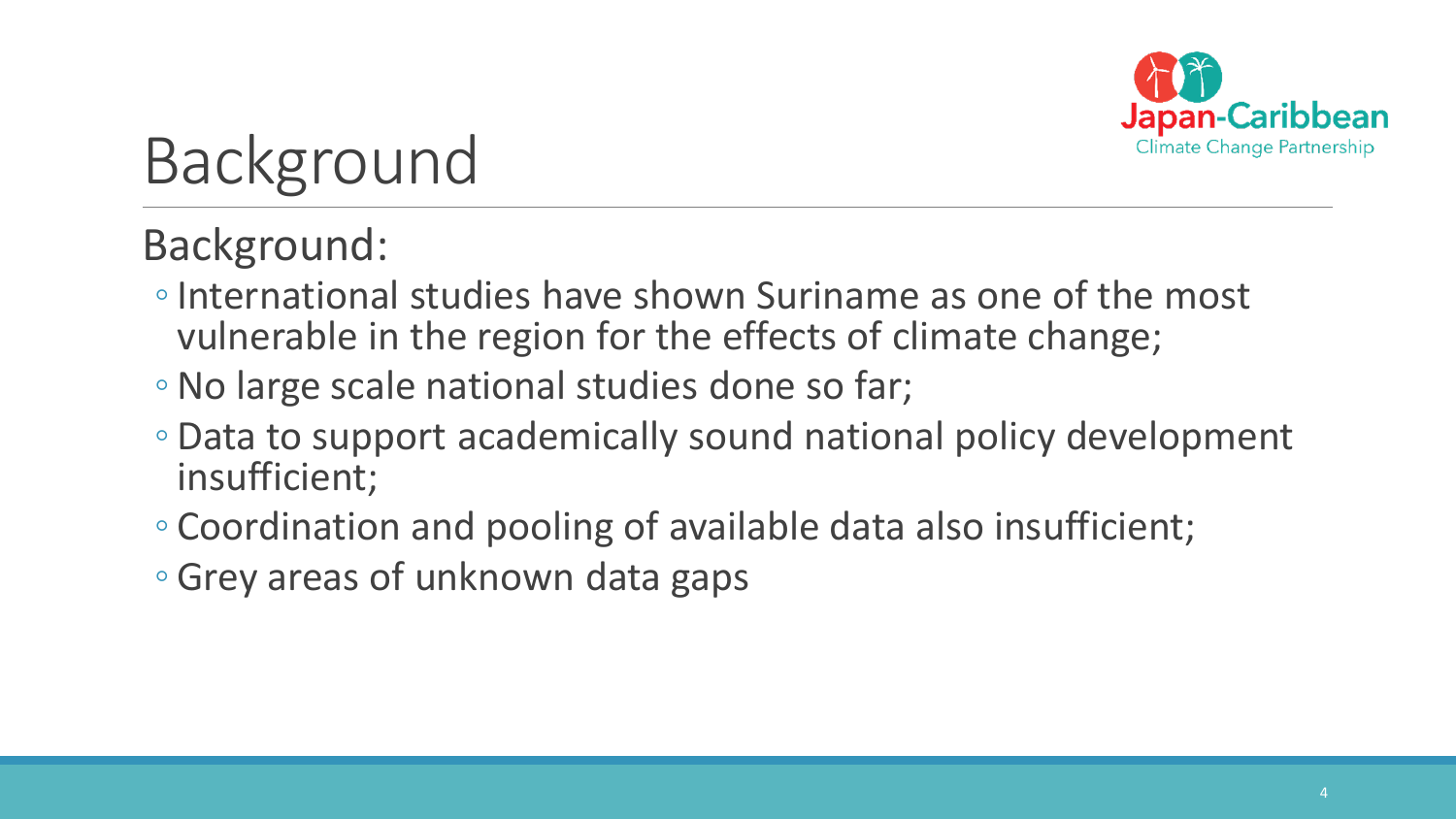

## Background

Basis of CC Institute:

 $\circ$  aim to develop c.g. give input to the climate and biodiversity policy based on scientific research;

oguide relevant entities in the fight against the effects of climate change; and

osecure the position of Suriname in the international conventions.

will not be inter-ministerial, will function as an organized platform in which all relevant stakeholders, which deal with climate change issues, are harbored.

This also includes services of the government institutes such as Meteorological Services and Hydraulic Research Division (WLA).

The number of institutes that will be allowed to the institution will not be limited.

Data and information that are shared between different institutions and other stakeholders will be integrated, interpreted and disseminated to policy making by the Institute.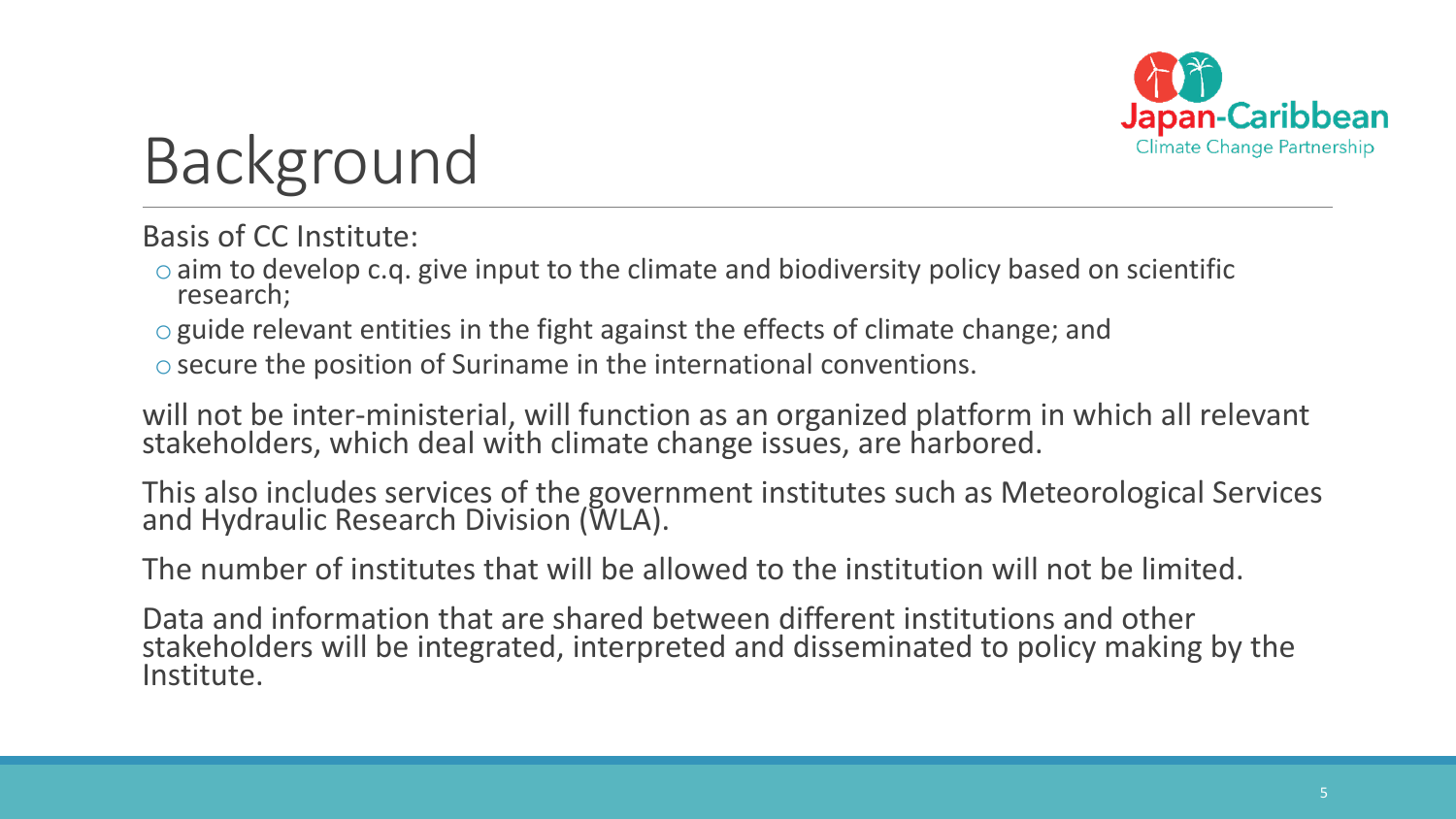

### Mission & Vision

#### **Mission:**

"To help Suriname, as one of the most vulnerable countries, to survive the effects of climate change."

#### **Vision:**

#### "The Climate Institute of Suriname will put Suriname on the right track that leads to climate- compatible\* development."

*\*Climate compatible development aims to minimize damage due to climate change impacts and also to maximize the numerous options for development of humanity to a future society with low emissions of greenhouse gasses and more inner resilience with respect to climate change.*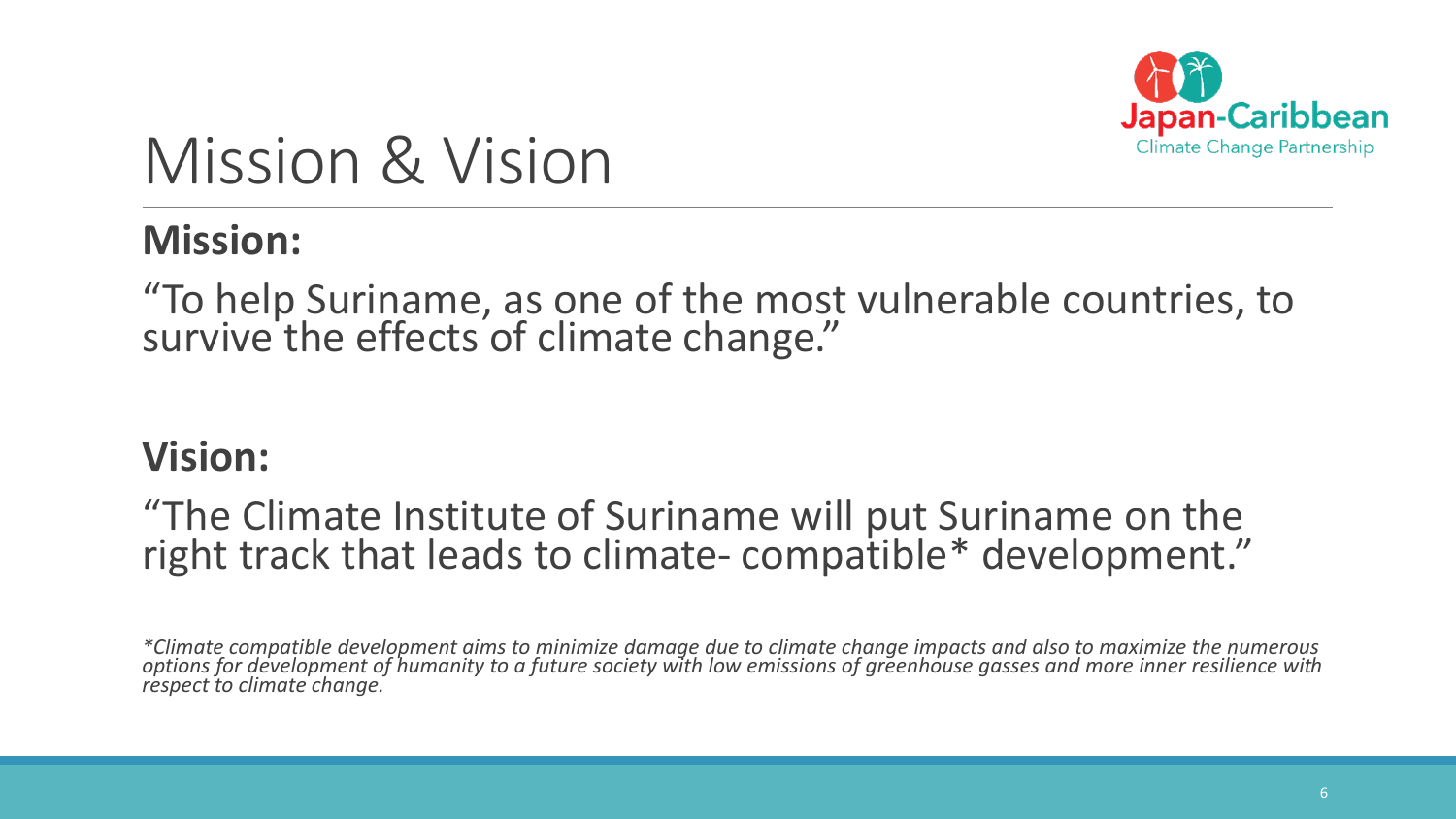

## Tasks

#### Tasks of the Institute will be:

- Determine by research, the relevant issues on climate change and also climate issues that have an impact on the Surinamese society and biodiversity;
- Prepare and determine the national climate policy and coordination of the execution of this policy;
- Compose guidelines for entities/ stakeholders to guarantee a unified approach to climate change issues;
- Be in continuous communication with entities/ stakeholders involved;
- Function as national and international focal point for climate change issues in Suriname; and
- Give solicited and unsolicited advice to the Office of the President who is responsible for the environmental policy.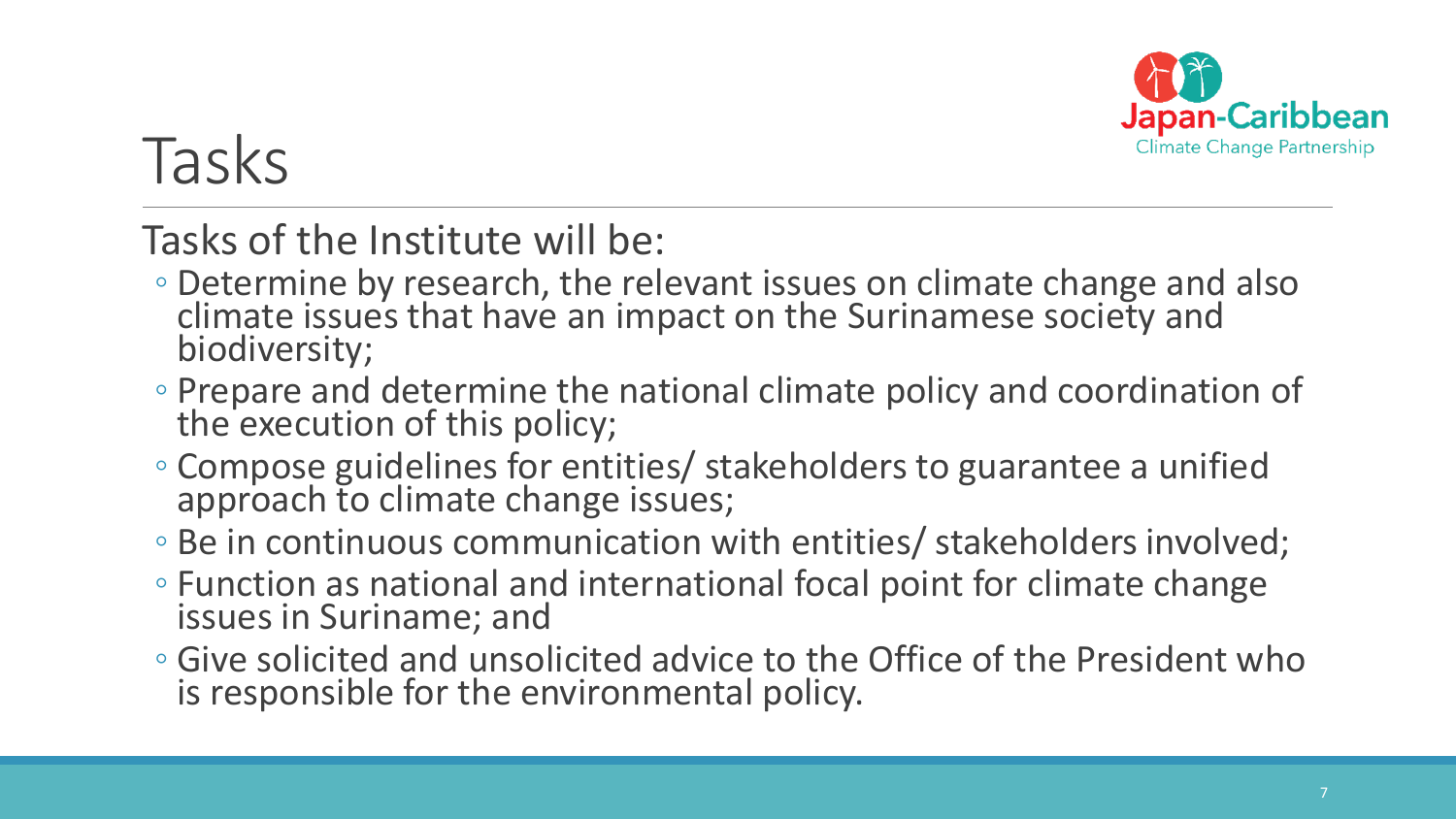

Core business of the Institute:

- Data rescue
- Data management
- ◦Observation network
- Capacity building
- ◦Organizational matters
- ◦National circumstances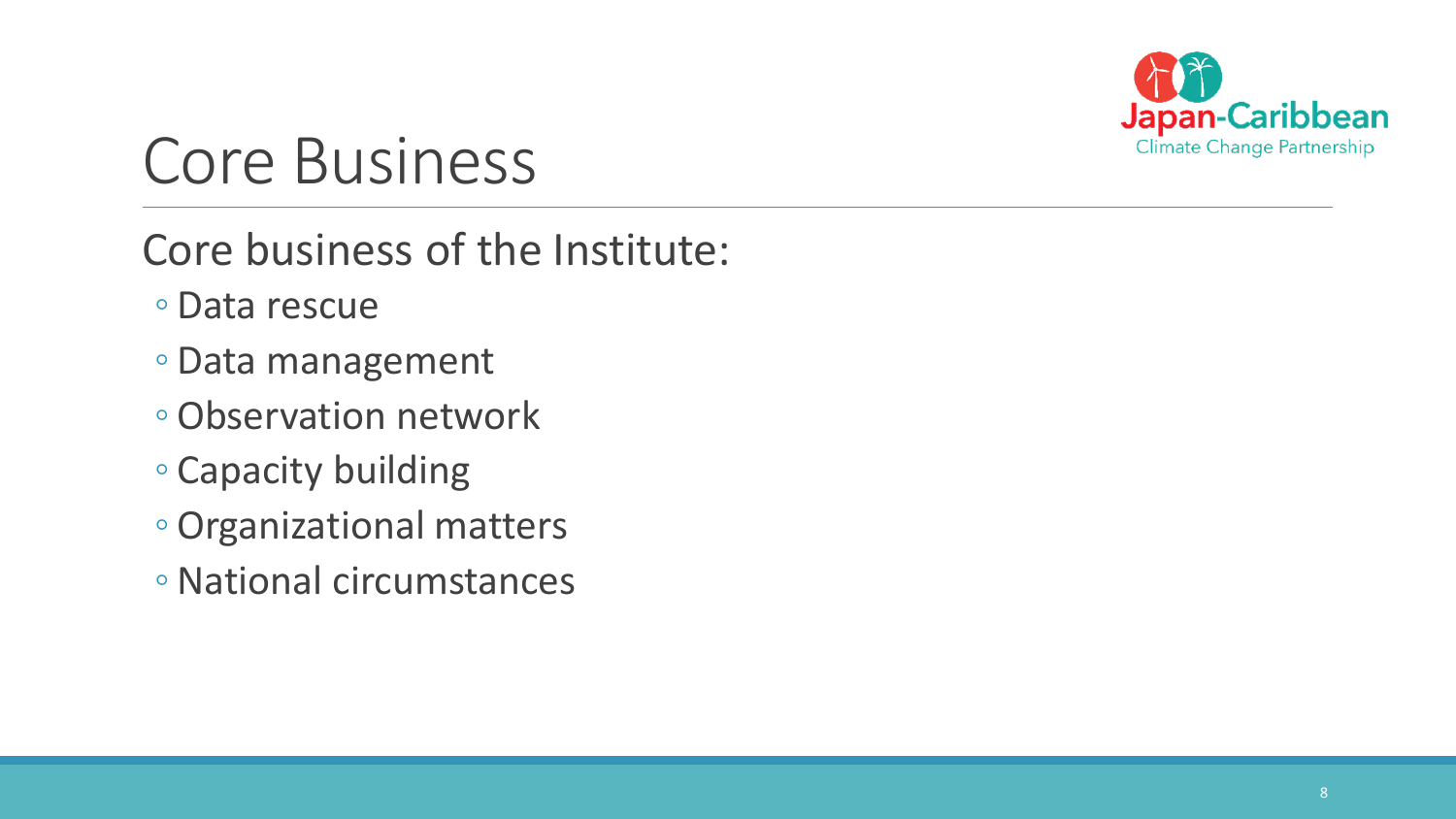

#### **Data Rescue**

- Digitalization of hard copy data
	- There are a lot of datasets available on hard copy
	- Attempts have already been executed to save data by digitalizing
- The collection of scattered saved data
	- Not all data is stored at the Meteorological Service, there is some data stored outside of this institute
	- Most of the available data of Suriname are historical data that can help to better understand our Climate and climate change

#### **Data Management**

- Data collection, storage and handout, and data archiving
	- Collected data is often not stored and most of the times not accessible
	- Sharing of certain data is sometimes difficult
	- Metadata is missing
	- A complete restructuring of databases is needed, whereby data that is in possession of several stakeholders can be brought together to one national uniform database. Research can then be conducted more efficiently and correctly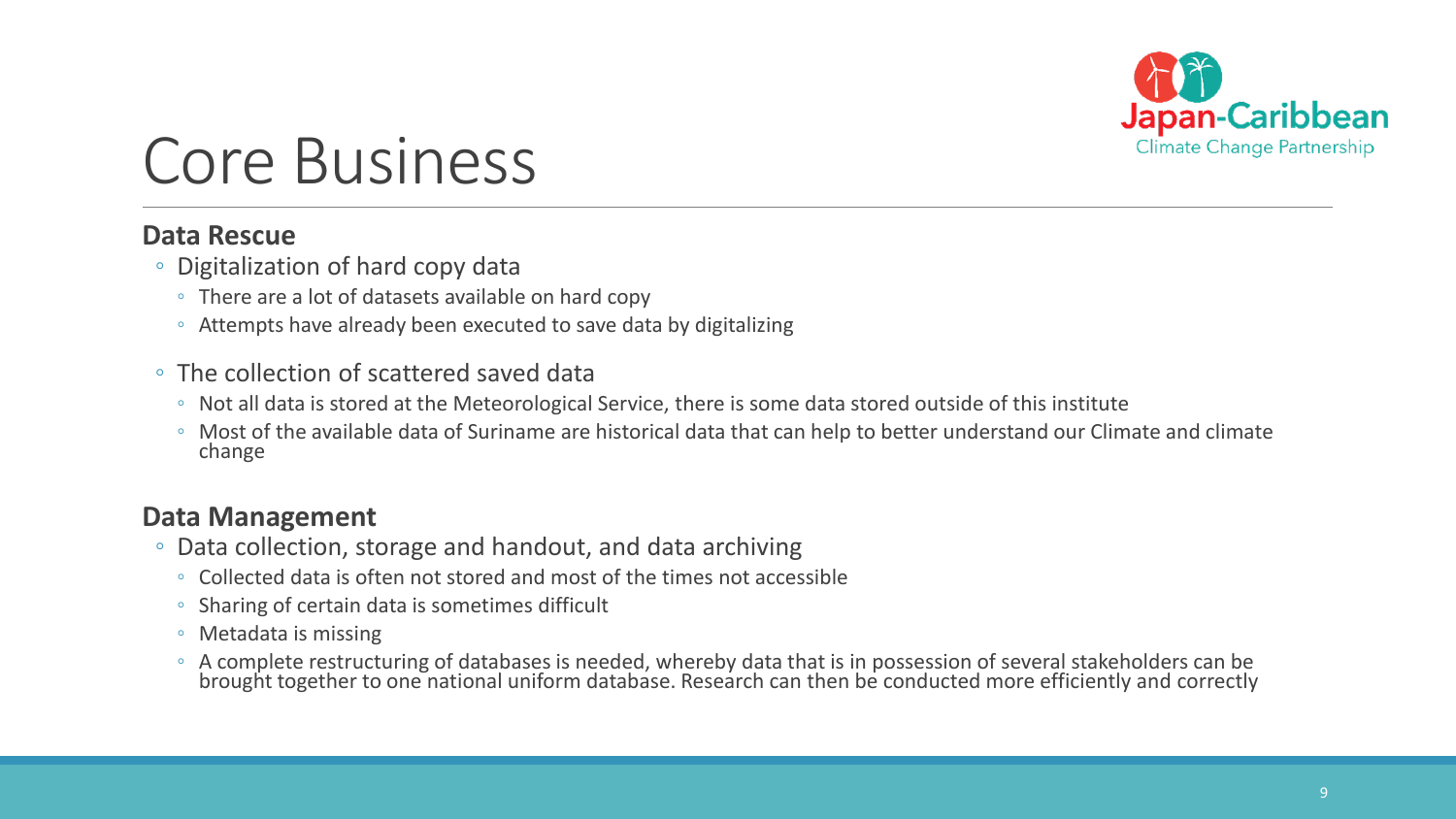

#### **Observation Network**

- Setting up a Strategic Observation Network:
	- The current density and distribution of the observation stations are based on current needs
	- The switch to a gridded observation network is justified
- Setting up a structured Management system:
	- There will be no continuity in the work without the proper management of the Strategic Observation Network
- The development of procedures for automated data storage, handout and archiving:
	- The current procedures are time- consuming and prone to error
	- Some users prefer easy-to-use procedures to meet their needs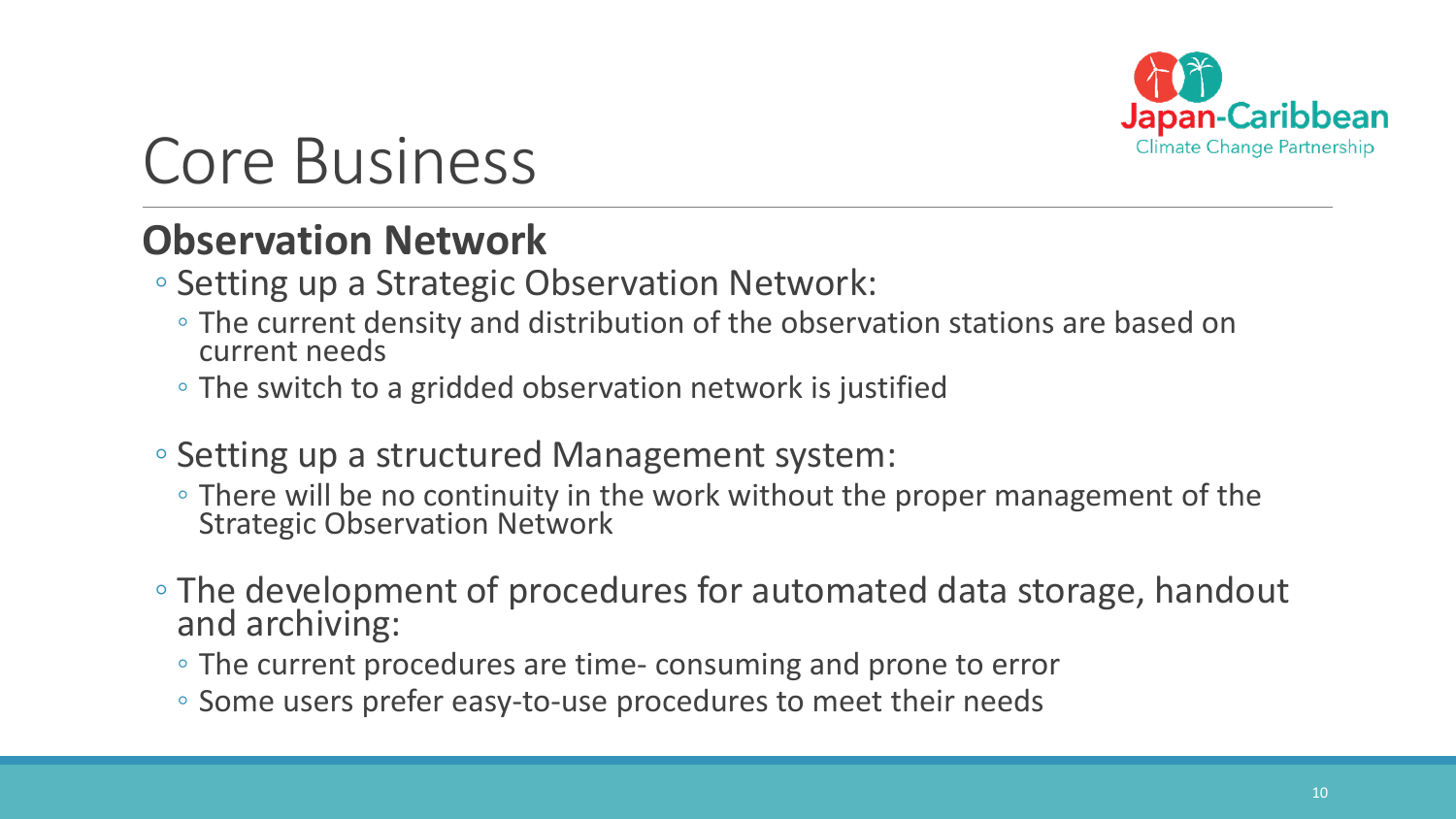

#### **Capacity building**

◦ Set up training programs for current and future workers:

- To perform the early mentioned tasks there are highly skilled workers needed
- The availability of highly skilled workers is a requirement to request new activities in Suriname such as academic publications on Climate change, advise with regards to climate change and the preparation of studies regarding and taking climate change positions by Suriname on international forums
- The organization of courses for workers for the purpose
	- The required courses are a normal consequence of development
- The expansion of the services with relevant needs of sectors:
	- Meteorological and agro- climatological services needed in the agriculture sector
	- Climate knowledge is a requirement to conduct agricultural in a correct manner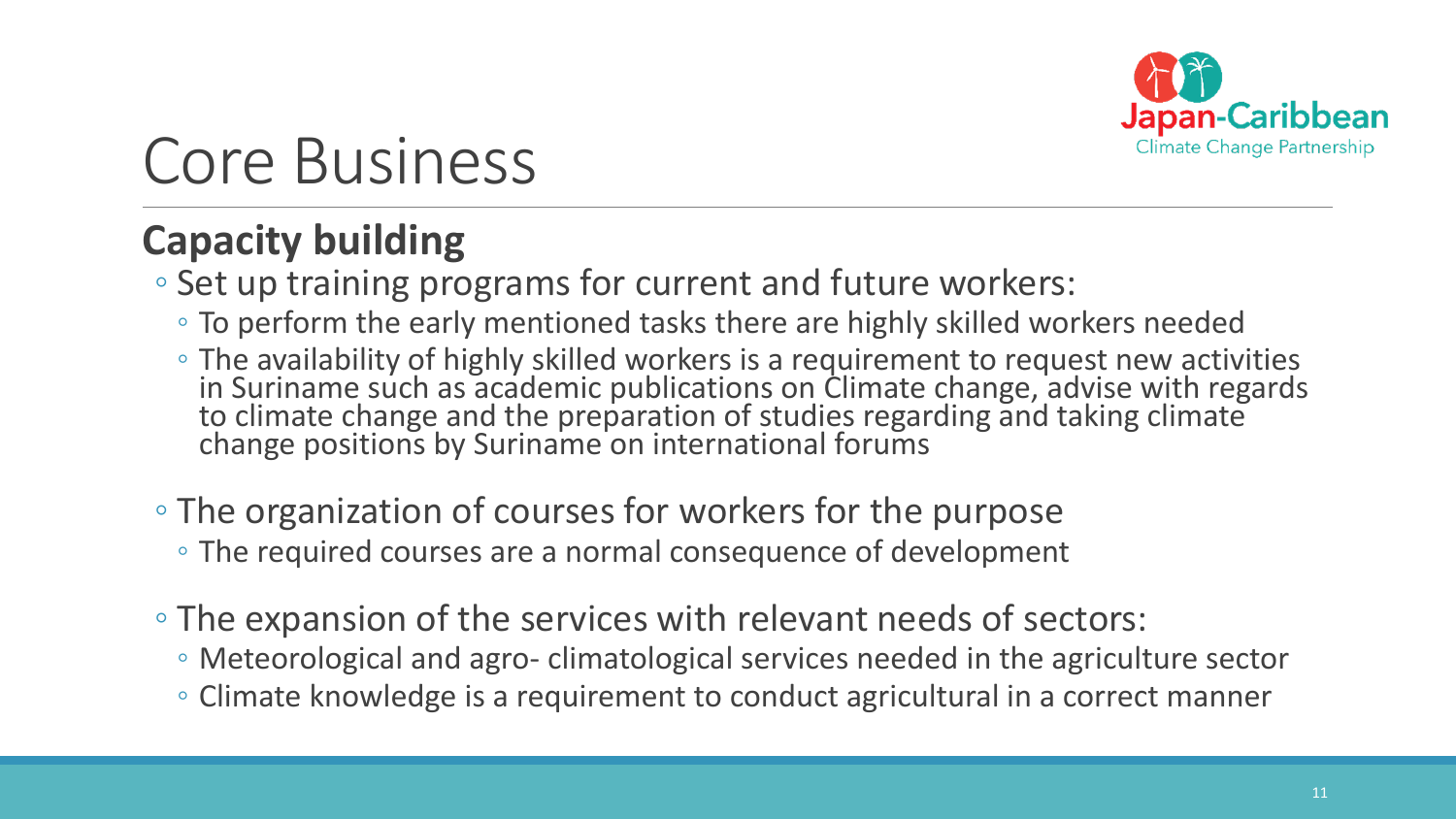

#### **Organizational Matters**

- Rewriting of the strategic planning ( the mission, vision, strategic and physical organization) of government services involved:
	- The existing government services need to be adjusted to current and future development
- The formulation of policy programs
- Set up and complete a Quality Management System (QMS)
	- QMS is a guarantee for correct management

#### **National Circumstance**

- Active participants in national, regional and international partnerships for research:
	- These research participations are needed for further development
- Active participation in all activities regarding to climate and climate change:
	- Awareness and outreach are important for sustainable development